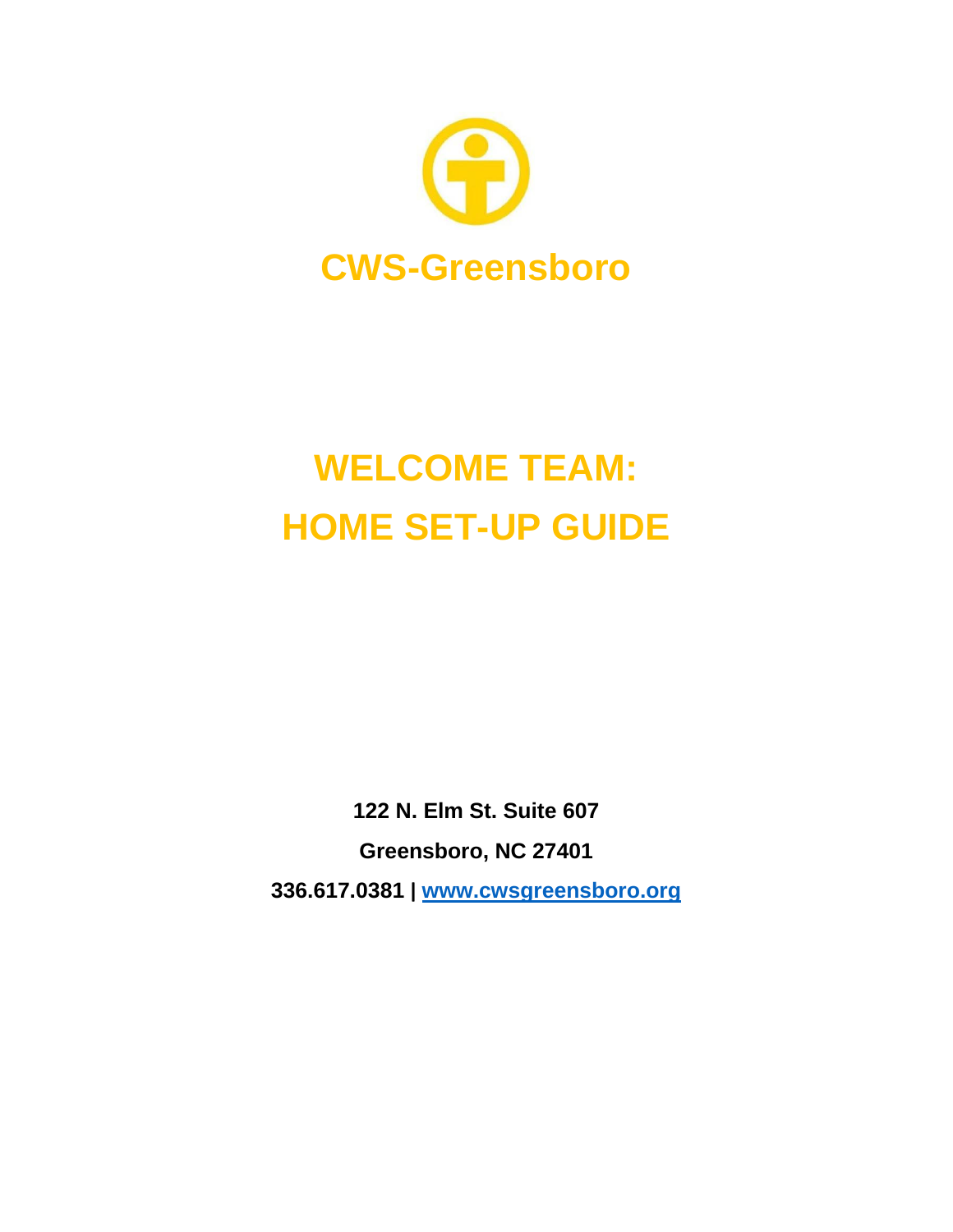# **Welcome Team Home Set-Up Guide**

Thank you so much for volunteering to set up a home for a new refugee family! You have the honor of creating one of the first experiences of hospitality and welcome that a refugee will encounter when they first arrive in the U.S.

This Home Set-Up Guide is meant to lead you through the process of furnishing and preparing a home that is ready for move-in. We have included a check-list for you to help you organize your team, along with tips and examples from other groups who have worked with CWS-Greensboro to do this work.

## **Before Setting Up the New Home…**

 **The CWS Volunteer Coordinator will contact your Group Coordinator as soon as possible before the refugee family arrives with information about the size of the family and contact information for the CWS Case Manager.** This will be at least one week in advance at the latest and will ideally be closer to 2-3 weeks in advance. CWS will be responsible for securing a home a week in advance of the family's move-in and coordinating home access with your Group Coordinator.

#### **Collect furniture and household items for the Home Set-Up**

- $\div$  A basic list of required items and tips on how to collect them is included in this guide. CWS will send you a list specific to the family whose home you are furnishing since items can vary based on family size.
- ❖ If you have space to collect and store items, you are welcome to gather furniture or household goods ahead of time! Ideas for storage are included in the "Tips" section.
- **Choose the date that you will set-up the home and assemble your volunteers**
	- $\div$  The home must be ready 1 day before the family arrives so that CWS has time to do a final walk-through before the family moves in.

#### **Inform CWS Case Manager of any required items that are still needed.**

- ❖ We ask that groups who volunteer for a Welcome Team plan to provide ALL of the furniture, household items, and groceries for a home set-up. However, we understand that there may be some unforeseen circumstances that prevent a group from being able to do this. In this situation, we ask that you communicate ASAP with the CWS Case Manager about any problems.
- **Optional: make a welcome card or sign to leave in the home for the new family!**

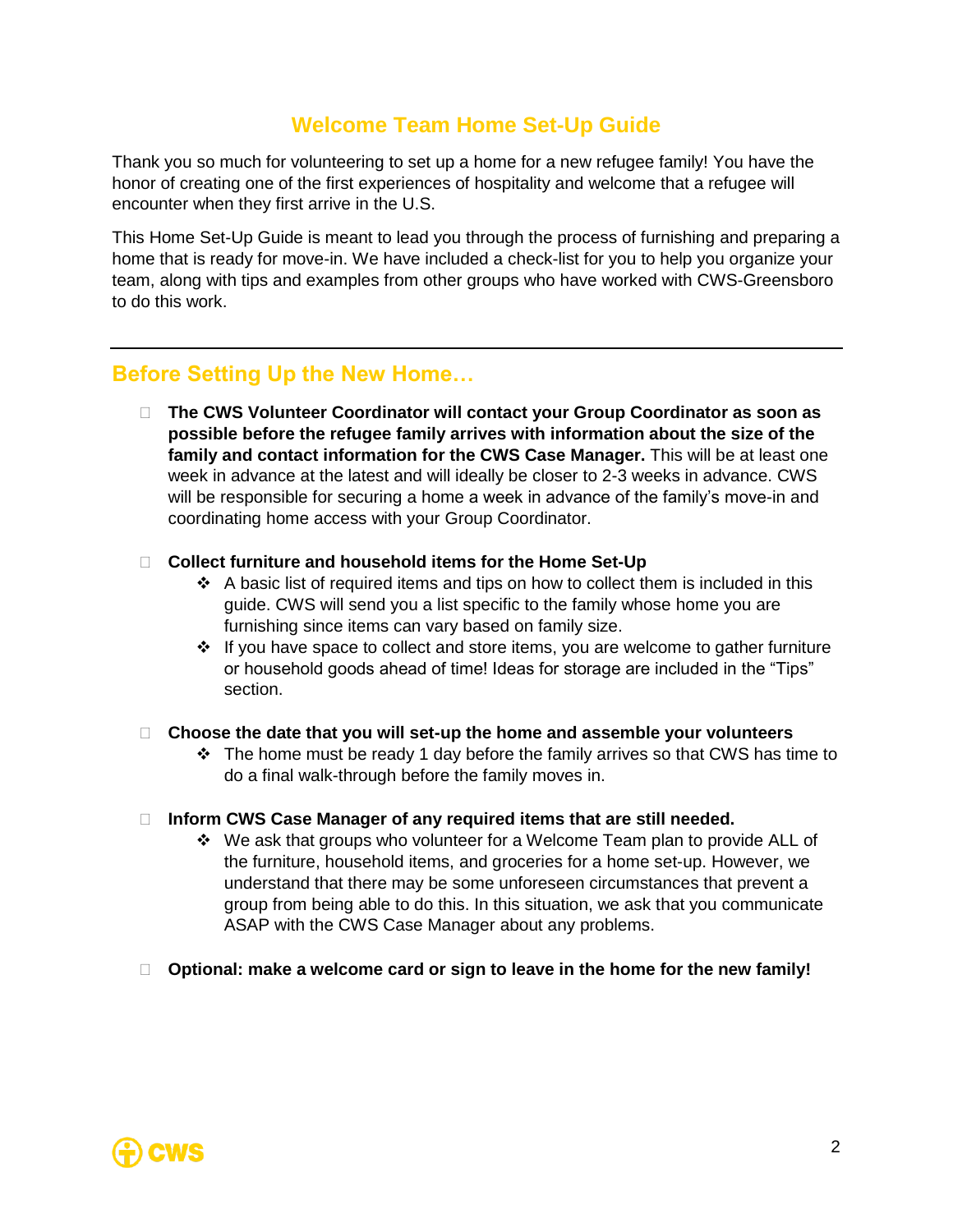# **Day of the Home Set-Up…**

- **Set-up the family's home**
	- ❖ Bring all the collected furniture and household items to the home with your volunteer team at the designated time (you can spread your trips out, but it's usually easier to do it in one go).
	- ❖ A lockbox containing the key will be at the home or a CWS Case Manager will meet you at the home with a key. You should plan to spend at least 4 hours at the home. A team of four volunteers is a good number for set-up, but many hands make light work! This would be a great project for a youth group or small group.
	- ❖ If you notice things that need to be fixed in the home, let your CWS Case Manager know. **Do not contact the Leasing Office** – CWS has likely already contacted the home complex about any issues, and it creates confusion when multiple people are contacting the home.
- **Do a final walk-through** with your checklists to make sure that you didn't forget anything!
- □ **Return the key** to the lockbox or to the CWS Case Manager.
- **Place appropriate groceries in the home.**

**GROCERIES INSTRUCTIONS:** *non-perishable* items can be purchased in advance and placed in the home with the furniture and other items. *Perishable* items MUST be placed in the home no earlier than 48 hours in advance of the family's arrival. **If the home set up takes place over 48 hours in advance of the family's arrival, you will need to assign someone to purchase and drop off perishable items within that 48-hour window.**

Chicken or other meat should be placed in the freezer of the home. CWS will let you know if chicken is inappropriate for the family and if another type of meat should be purchased.

## **After the Home Set-Up…**

- If your group would like in-kind donation receipts, you can find them on the last page of this document.
- Calculate approximate volunteer hours send them to the CWS Volunteer Coordinatorwe keep track of these numbers for reporting purposes.

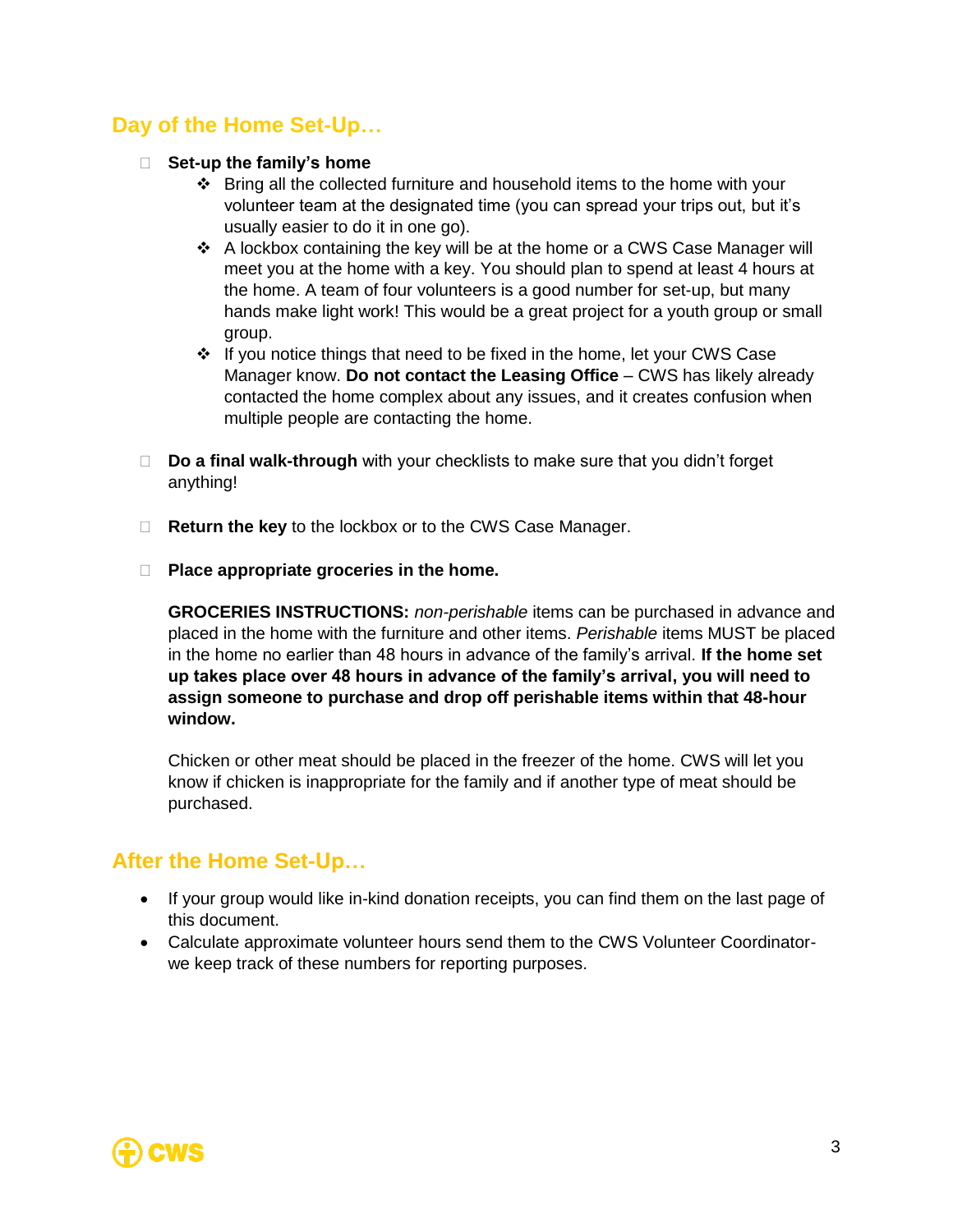# **Tips and Instructions for gathering items…**

**1. The list of items:** The home needs to contain **every item** on the list that your group is given. The list changes according to family size and composition, so CWS will provide you with a specific list for the family you are helping. A sample list is included in this packet. Again, **everything on the list needs to be in the home at the end of set up**. Also, please feel free to add other appropriate items as you have them if you think these will make the home more comfortable.

**IMPORTANT NOTE:** Please do not put religious items in the home – CWS respects the right of the new family to worship as they wish and it's important that all of our volunteers are committed to this as well. Many refugees are escaping religious persecution when they come to the U.S. and we want their home to be a safe and comfortable place for them to come home to when they first arrive!

- **2. Most items can be gently used.** We have provided a rough budget to give you an outline of what we usually spend on a home. You can find this budget after the list of items. Here are some tips about where to find cheap furniture and household items:
	- Ask your networks if they can provide any of the items on the list. Maybe they have items in their own homes that they don't need or know friends who are downsizing. You'd be amazed at how easy it can be to pick up the basic furniture or plates/linens/etc. that's needed for a home!
	- Visit thrift stores to find cheap items (Habitat for Humanity Restore, Goodwill, Freedom House, Salvation Army)
	- Utilize neighborhood listservs like Nextdoor to ask for donations.
	- Garage sales and Craigslist can be great places to find good deals on used furniture.
- **3. Some items must be new**: CWS will mark which items MUST be new on the list. Cleaning supplies, toiletry items, trash cans, and groceries are items which must be purchased new. Don't worry about getting expensive items – basic soaps or cleaners will be just fine!
- **4. Collection points:** Storage is often one of the challenges that groups are concerned about when deciding to furnish a refugee home. It is often helpful for them to know that storage options can be temporary – for example, if you coordinate with CWS to furnish a home twice a year in December and June, you probably only need dedicated storage space for a few weeks ahead of each furnishing.

What others have done:

- Used half of a garage (in this case, the person parked on the street for a couple of weeks until the items were gone)
- Dedicated part of a classroom in their worship space to storage for a month leading up to the furnishing
- Asked furniture donors to hold items until move-in day, then went from house to house in a pick-up truck/U-haul to pick them up

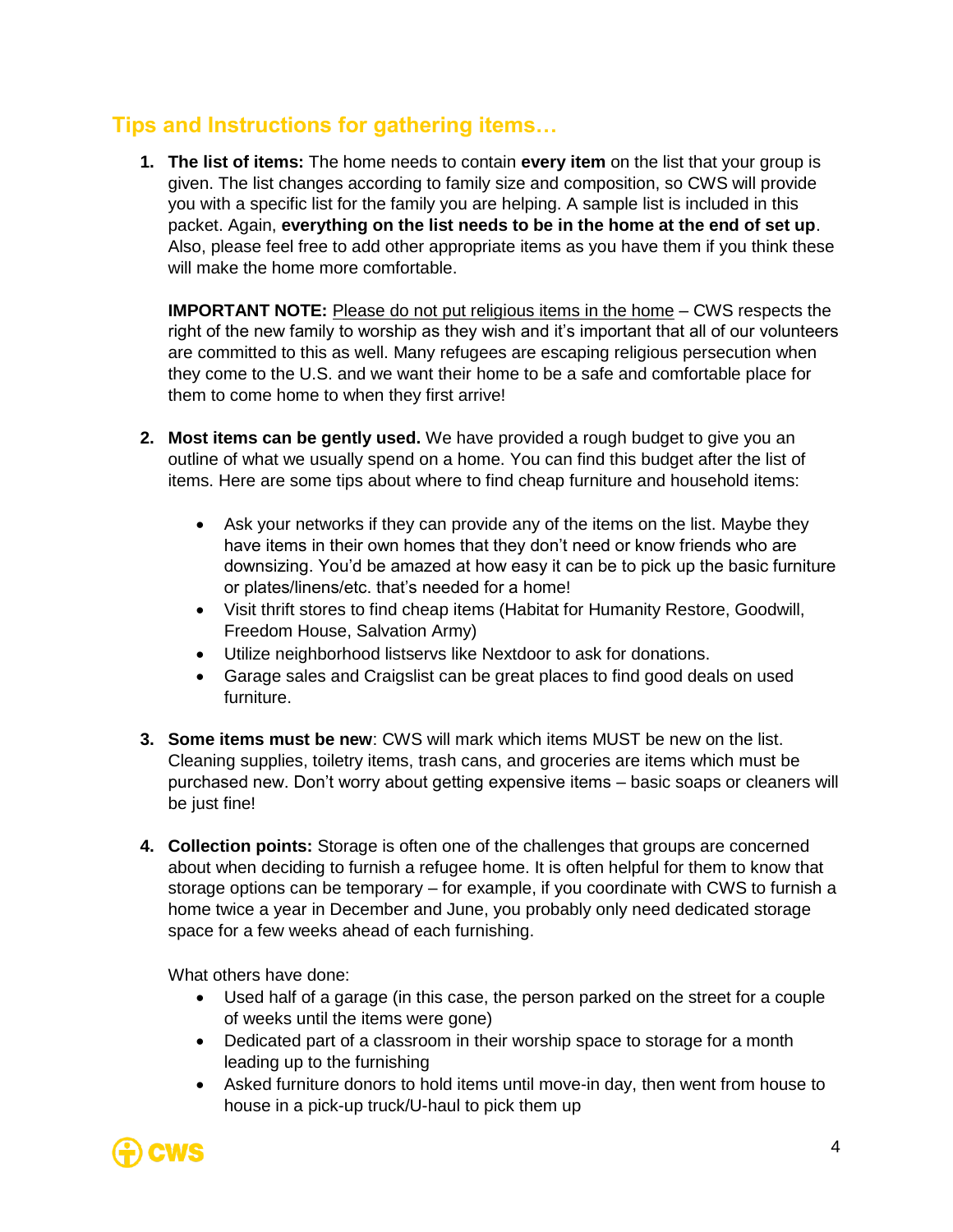**5. Item transportation:** Transportation is only a challenge if you forget to plan for it! We encourage you to identify a team member who has access to a truck or van so that you do not have to rent a vehicle. Other teams have also rented a U-Haul or its equivalent for a couple of hours, which can be an affordable option if you don't have access to a truck. Check with your local moving truck rental for prices!

Because CWS is unable to assist with the transportation of furniture, make sure that you plan transit beforehand. This is key to a smooth move-in!

# **Important Confidentiality Notice!**

*Our clients' privacy is VERY important to us.* Most refugees are coming from crisis situations where their safety, autonomy, and privacy were not respected. It is very important to us that every person we resettle knows that they are safe in their new home and that they have control over who comes into their home.

We have two rules of confidentiality that every volunteer must keep:

#### **1. Do not post pictures of the home or surroundings on social media**

#### **2. Do not visit the home or family after your set up is complete.**

You may speak to your friends and family about your experience, but do not mention the location of the home. These rules are designed to protect the privacy of our new neighbors and ensure that they know they are safe in their new home.

**Each and every volunteer who is given the address of the new home is responsible for maintaining confidentiality as an essential part of their work with CWS-Greensboro.** As the group leader, please be sure to pass this message along to every volunteer who is given the address of the new home or visits the home for the set-up.

Please feel free to take pictures of your group during the collection process, as you load up the truck, or to take pictures of collected items inside of the home that does not identify where the home is located**.** As long as these pictures do not identify the location of the home, you are free to share your experience as much as you want!

#### **If you are interested in working with the family after the home set-up, you are welcome to go through the process of becoming an official CWS Greensboro volunteer, which includes an application, orientation, and background check.**

**Please visit our website at<https://cwsgreensboro.org/get-involved/volunteer/> for more information about volunteering.**

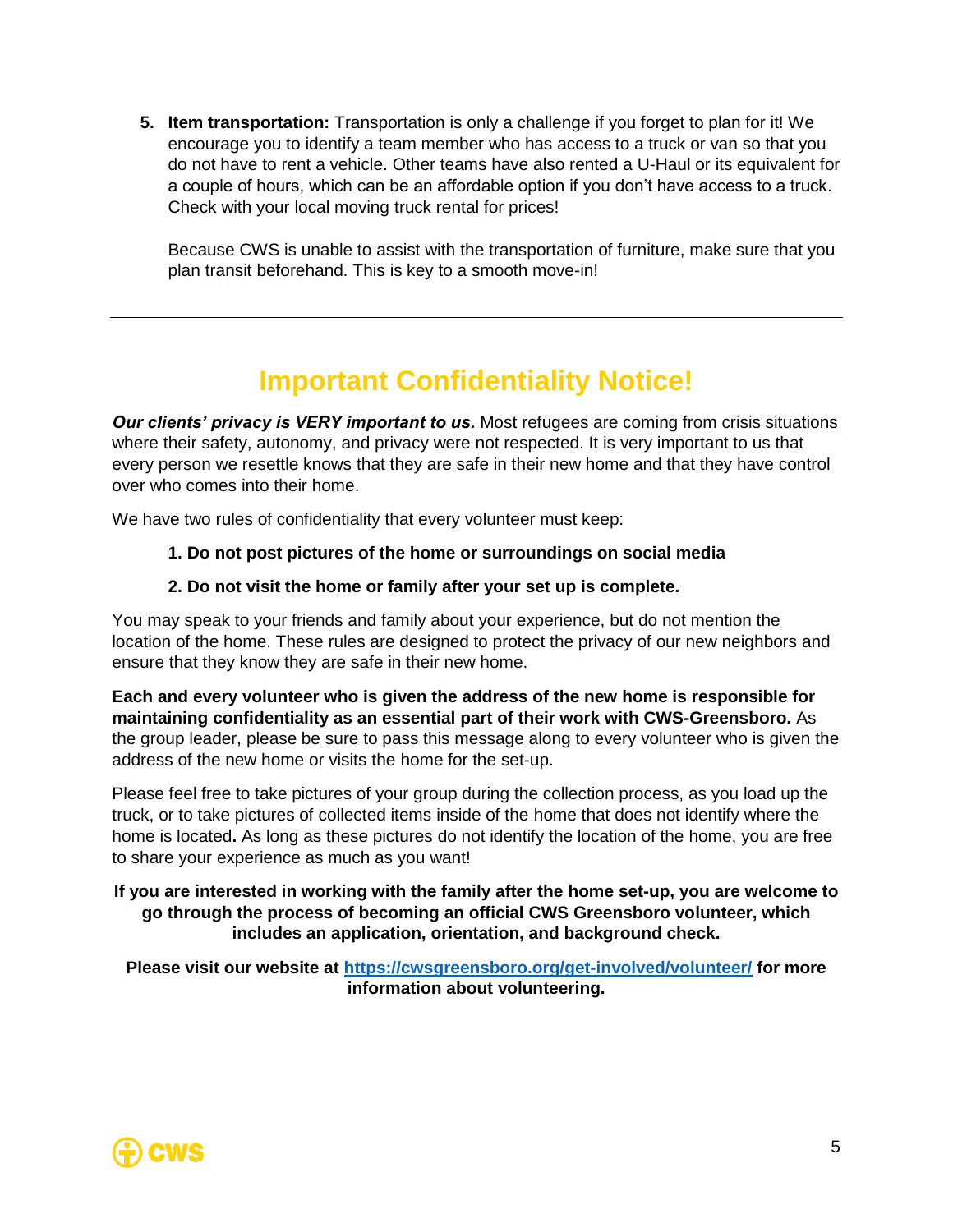# **List of household goods:**

#### **(items that need to be purchased new will be marked):**

#### **Bedroom:**

- $\Box$  1 mattress (NEW), box spring (NEW), and bed frame per person/couple (twin is fine for an individual, full/queen is fine for a couple)
- 1 dresser per bedroom
- $\Box$  1 set of sheets per bed (will depend on mattress sizes)
- $\Box$  1 set of blankets per bed (will depend on mattress sizes)
- $\Box$  1 pillow (NEW) and 1 pillowcase per person
- $\Box$  1 lamp per room if no overhead lighting (consult with case manager)

#### **Kitchen:**

- $\Box$  1 kitchen table for home and 1 kitchen chair per person
- □ At least 1 saucepan, 1 frying pan, and 1 baking dish
- $\Box$  1 set of mixing/serving bowls
- □ 1 set of kitchen utensils (spatula, wooden spoon, knife, serving utensils, etc.)
- $\Box$  1 can opener
- $\Box$  1 set of tableware per person (knife, fork, and spoon)
- $\Box$  1 set of dishes per person (plate, bowl, and cup/glass)
- $\Box$  1 large trash can

#### **Living room:**

- $\Box$  1 living room seat per person (couches count for three seats, loveseats for 2, etc.)
- 1 coffee table or side table
- $\Box$  1 lamp per room if no overhead lighting (consult with case manager)

#### **Cleaning Supplies:**

- $\Box$  1 container of dish soap (NEW)
- $\Box$  1 multi-purpose cleaner for kitchen/bathroom (NEW)
- $\Box$  1 mop
- 1 broom
- $\Box$  1 package of sponges or cleaning rags (NEW)
- $\Box$  1 box of trash bags (NEW)
- □ 1 plunger
- $\Box$  1 pack of paper towels (NEW)
- $\Box$  1 laundry detergent (NEW)

#### **Bathroom/hygiene:**

- $\Box$  Shower curtain + rings
- $\Box$  1 trash can
- $\Box$  1 bath towel and washcloth per person
- $\Box$  1 shampoo (NEW)
- $\Box$  1 bar of soap (NEW)
- $\Box$  1 toothbrush per person (NEW)
- $\Box$  1 toothpaste (NEW)
- $\Box$  1 pack of toilet paper (NEW)

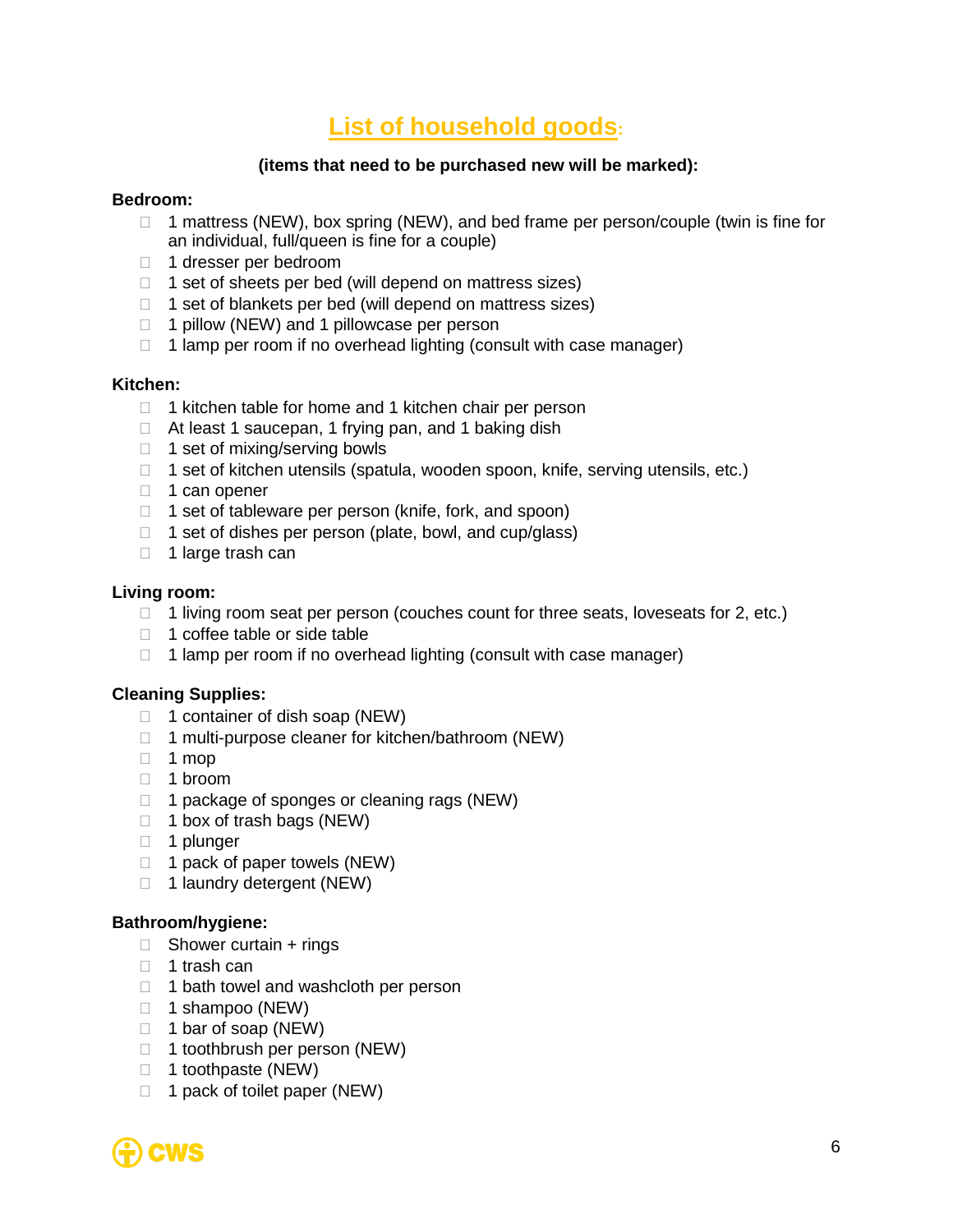- $\Box$  1 deodorant per person (NEW)
- $\Box$  1 pack of feminine hygiene products if women in family (NEW)
- □ Razors and shaving cream
- □ 2 hand soaps

#### **Miscellaneous**

- $\Box$  1 Alarm clock w/ batteries (if needed)
- $\Box$  1 set of pencils/pens and paper (a notebook is fine)
- **Hangers**
- $\Box$  Lightbulbs for lamp
- Medicine (Tylenol, cough drops, cold medicine, first aid kit, Pepto-Bismol)

#### **Ideas for optional items:**

- Vacuum
- □ Microwave
- $\Box$  Tea kettle
- Coffee maker
- $\Box$  School supplies for school-aged children
- □ Extra sets of plates, silverware, etc.
- □ TV, rugs
- ESL books
- □ Toys for kids
- □ Tools (like a hammer, screwdriver, etc.)
- **D** Tissues
- □ Walmart/Food Lion gift cards

## **Home Supply List Budget**

#### Furniture Items Budget

- Kitchen chairs: \$10-20/each
- Kitchen table: \$30 \$80
- Couch/sofa: \$100 \$250 (depending on size)
- Bed frame: \$45/each for twin; \$80 100/each for full/queen
- Mattress & box spring: \$75/each for twin; \$80 100/each for full/queen

#### Kitchen & Household Items

- Total budget:  $$100 - $350$  (family of  $3 - 6$ )

#### Grocery Items

- Total budget:  $$60 - $200$  (family of  $3 - 6$ )

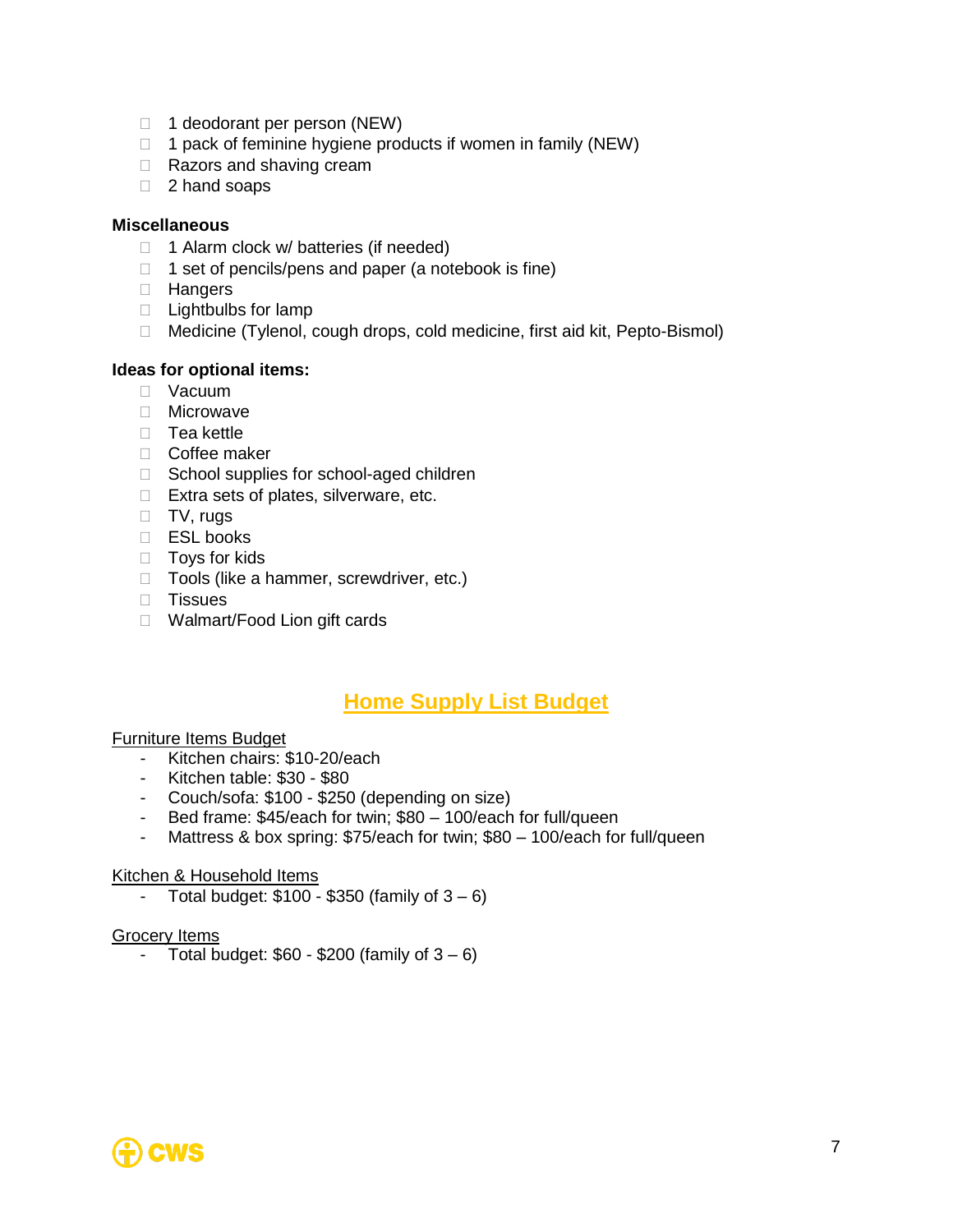# **Food List:**

*These amounts are based on a family of 3-5 people; please adjust for family size.* 

*Non-perishable items can be placed in the home during furniture set-up; perishable items must be placed in the home within 48 hours of family's arrival.* 

#### Fruit

- $\Box$  1 bag apples
- $\Box$  1 bag oranges
- $\Box$  1 -2 bunch bananas
- $\Box$  1 bunch of grapes

#### Vegetables

- $\Box$  1-2 heads any leafy greens
- $\Box$  1 bag carrots
- $\Box$  1 bag fresh garlic
- $\Box$  1 bag onions
- $\Box$  1 bag potatoes
- $\Box$  1-2 tomatoes

#### Grains/Pasta

- $\Box$  1 bag long grain rice (2-5lb bag)
- $\Box$  1 bag pinto beans or black-eyed peas
- $\Box$  1 pack of spaghetti

#### **Meat**

 $\Box$  1-2 family size packs of chicken breast or thighs (or fish if family is halal)

#### **Other**

- $\Box$  2 dozen eggs
- $\Box$  1 gallon Whole Milk
- $\Box$  1 loaf white bread
- $\Box$  1 gal. apple or orange juice
- $\Box$  1 bottle of vegetable oil
- $\Box$  1 can of coffee (instant) and 1 box of black tea
- $\Box$  1 bag Sugar and 1 bag of flour
- $\Box$  Salt (large container) and black pepper (a small container is fine)
- $\Box$  Canned tomatoes
- $\Box$  1 jar of peanut butter
- $\Box$  1 can or jar of spaghetti sauce